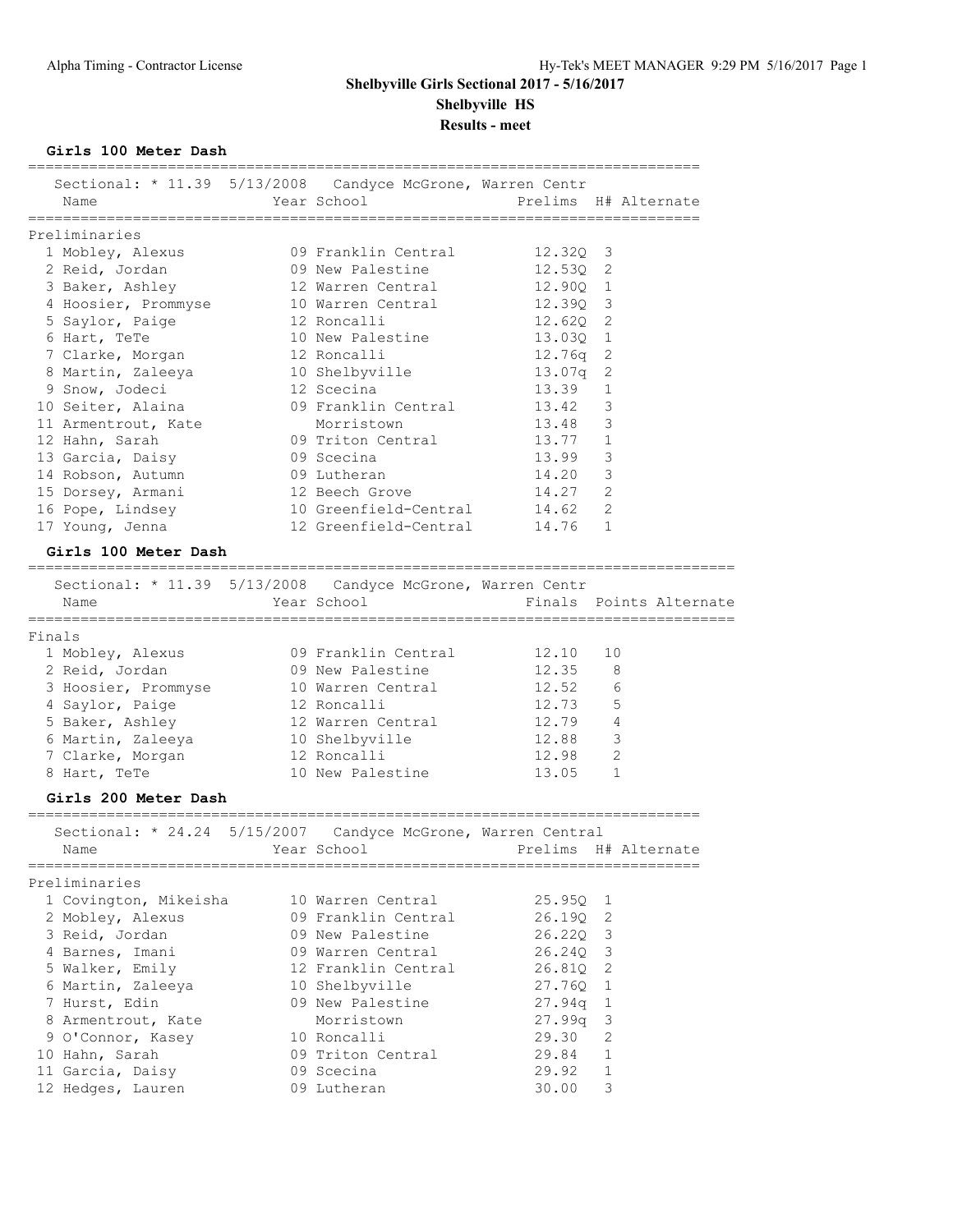## **....Girls 200 Meter Dash**

| 13 Robson, Autumn   | 09 Lutheran           | 30.61 | 1            |
|---------------------|-----------------------|-------|--------------|
| 14 Dorsey, Armani   | 12 Beech Grove        | 30.79 | <sup>1</sup> |
| 15 Moss, Olivia     | 09 Greenfield-Central | 30.90 | -3           |
| 16 Johnson, Cayenna | 09 Marshall           | 31.00 | - 3          |
| 17 Fortner, Taylor  | 10 Greenfield-Central | 31.40 | 2            |

### **Girls 200 Meter Dash**

=================================================================================

| Sectional: * 24.24 5/15/2007 Candyce McGrone, Warren Central |                     |       |                         |
|--------------------------------------------------------------|---------------------|-------|-------------------------|
| Name                                                         | Year School         |       | Finals Points Alternate |
|                                                              |                     |       |                         |
| Finals                                                       |                     |       |                         |
| 1 Covington, Mikeisha                                        | 10 Warren Central   | 24.81 | 10                      |
| 2 Mobley, Alexus                                             | 09 Franklin Central | 25.41 | 8                       |
| 3 Reid, Jordan                                               | 09 New Palestine    | 25.73 | 6                       |
| 4 Barnes, Imani                                              | 09 Warren Central   | 26.16 | 5                       |
| 5 Walker, Emily                                              | 12 Franklin Central | 27.09 | 4                       |
| 6 Martin, Zaleeya                                            | 10 Shelbyville      | 27.99 | 3                       |
| 7 Hurst, Edin                                                | 09 New Palestine    | 28.16 | 2                       |
| 8 Armentrout, Kate                                           | Morristown          | 28.28 |                         |
|                                                              |                     |       |                         |

## **Girls 400 Meter Dash**

====================================================================================

| Sectional: * 57.07 5/18/2004 Audrey Smoot, G-CHS<br>Name                          | Year School Theory |         |              |                | Finals H# Points Alternate |
|-----------------------------------------------------------------------------------|--------------------|---------|--------------|----------------|----------------------------|
| 1 Covington, Mikeisha 10 Warren Central 59.39 3 10                                |                    |         |              |                |                            |
| 2 Sonderman, Emily 09 Roncalli 1:00.13 3 8                                        |                    |         |              |                |                            |
| 3 Johnson, Dejah 12 Warren Central 1:00.53 3 6                                    |                    |         |              |                |                            |
| 4 Crowder, Victoria 10 New Palestine 1:00.92 3 5                                  |                    |         |              |                |                            |
| 5 Pasch, Erin 11 Lutheran                                                         | $1:02.54$ 3 4      |         |              |                |                            |
| 6 Day, Madison 11 Franklin Central 1:03.15 2 3                                    |                    |         |              |                |                            |
| 7 Pike, Lauren 11 Shelbyville 1:04.23 2 2                                         |                    |         |              |                |                            |
| 8 Taylor, Sophia 10 New Palestine 1:04.94 3                                       |                    |         |              | $\overline{1}$ |                            |
| 9 Defreese, Josie 10 Scecina                                                      | $1:05.38$ 2        |         |              |                |                            |
| 10 Hamilton, Elliana 10 Shelbyville 1:05.74 2                                     |                    |         |              |                |                            |
| 11 Coker, Isabelle 1:06.15 2                                                      |                    |         |              |                |                            |
| 12 Goldman, Megan 10 Beech Grove 1:07.90 2                                        |                    |         |              |                |                            |
| 13 Hedges, Lauren 19 Lutheran 1:11.35 2<br>14 White, Lily 10 Morristown 1:14.16 1 |                    |         |              |                |                            |
|                                                                                   |                    |         |              |                |                            |
| 15 Mills, Katie 11 Morristown 1:16.22 1                                           |                    |         |              |                |                            |
| 16 Koch, Lauren 12 Triton Central 1:20.45 1                                       |                    |         |              |                |                            |
|                                                                                   |                    | 1:27.72 | $\mathbf{1}$ |                |                            |
| 18 Holmes, Aniyah 69 Marshall                                                     |                    | 1:46.15 | $\mathbf{1}$ |                |                            |

### **Girls 800 Meter Run**

====================================================================================

|                                | Sectional: $\star$ 2:16.09 5/17/2016 Brooke Talhelm, Franklin Cen |                  |                            |
|--------------------------------|-------------------------------------------------------------------|------------------|----------------------------|
| Sectional: * 2:17.59 5/15/2012 | Meredith Jackson, Franklin Cen                                    |                  |                            |
| Name                           | Year School                                                       |                  | Finals H# Points Alternate |
|                                |                                                                   |                  |                            |
| 1 Hoover, Kaylor               | 12 Franklin Central                                               | $2:19.21$ 2 10   |                            |
| 2 Tyler, Tiler                 | 12 Warren Central                                                 | $2:20.62 \t 2 8$ |                            |
| 3 Casner, Kaylin               | 09 New Palestine                                                  | 2:23.84          | $2\overline{6}$            |
| 4 Cook, Sydney                 | 11 Greenfield-Central                                             | $2:23.87$ 2 5    |                            |
|                                |                                                                   |                  |                            |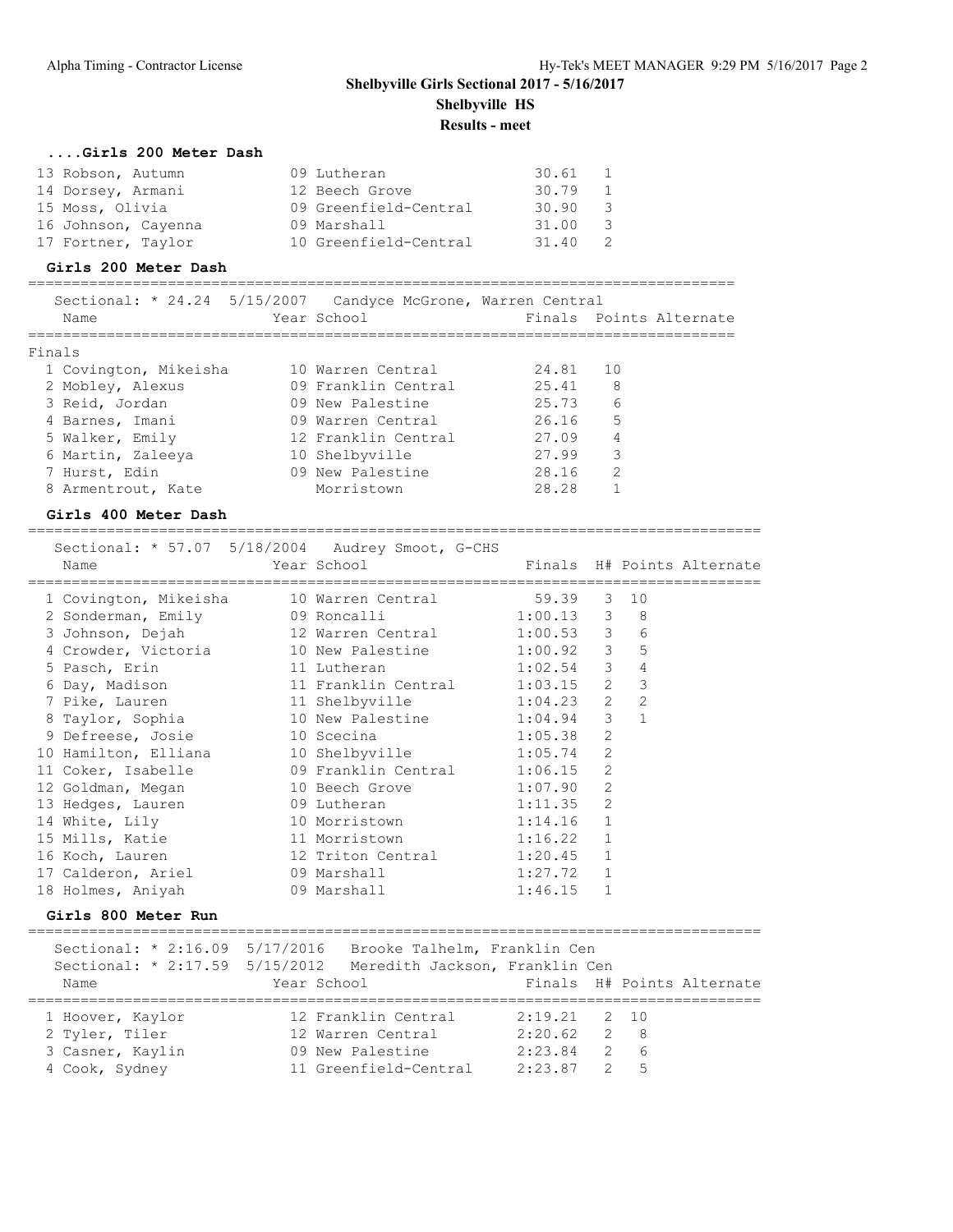### **....Girls 800 Meter Run**

| 5 Sullivan, Zoe                         | 09 Warren Central     | 2:31.98 | $\mathcal{L}$  | 4              |
|-----------------------------------------|-----------------------|---------|----------------|----------------|
| 6 Sexton, Riley                         | 11 Greenfield-Central | 2:34.19 | $\overline{2}$ | 3              |
| 7 Thompson, Dayton                      | 09 Franklin Central   | 2:36.52 | $\overline{2}$ | $\overline{2}$ |
| 8 Tilley, Dawn                          | 12 Triton Central     | 2:36.70 | 2              | $\mathbf{1}$   |
| 9 Leak, Emily                           | 10 Beech Grove        | 2:38.63 | $\mathfrak{L}$ |                |
| 10 Morse, Kathleen                      | 11 Roncalli           | 2:42.74 | $\overline{2}$ |                |
| 11 Shover, Sarah                        | 11 Roncalli           | 2:45.13 | $\mathfrak{L}$ |                |
| 12 Labanauskas, Grace 10 New Palestine  |                       | 2:46.20 | $\mathfrak{L}$ |                |
| 13 Butcher, Reagan                      | 10 Morristown         | 2:49.26 | $\mathbf{1}$   |                |
| 14 McGivern, Samantha 10 Triton Central |                       | 2:55.35 | $\mathbf{1}$   |                |
| 15 Schaefer, Jenessa 11 Lutheran        |                       | 2:56.30 | $\mathbf{1}$   |                |
| 16 Bourff, Makenna                      | 11 Beech Grove        | 2:57.89 | $\mathbf{1}$   |                |
| 17 Page, Abby                           | 09 Scecina            | 2:58.69 | $\mathbf{1}$   |                |
| 18 Andre, Chloe                         | 09 Lutheran           | 3:03.21 | $\mathbf{1}$   |                |
| 19 Anspaugh, Jill                       | 10 Shelbyville        | 3:06.92 | $\mathbf{1}$   |                |
| 20 Moss, Logan                          | 10 Scecina            | 3:09.71 | $\mathbf{1}$   |                |
| 21 Howell, Sharon                       | 10 Morristown         | 3:12.47 | $\mathbf{1}$   |                |
| 22 Hoffmeyer, Heather                   | 11 Shelbyville        | 3:22.70 | $\mathbf{1}$   |                |

### **Girls 1600 Meter Run**

=================================================================================

| Sectional: * 5:09.90 5/1991 Emily Husted, New Palestine<br>Name | Year School The Finals Points Alternate |                |  |
|-----------------------------------------------------------------|-----------------------------------------|----------------|--|
| 1 Reedus, Jada (10 Franklin Central 5:21.25                     |                                         | 10             |  |
| 2 Casner, Kaylin $09$ New Palestine 5:22.09 8                   |                                         |                |  |
| 3 Lubbe, Danielle 12 Shelbyville 5:46.33 6                      |                                         |                |  |
| 4 Matthies, Kathryn 10 Franklin Central 5:52.59                 |                                         | $\overline{5}$ |  |
| 5 Williams, Marietta 10 Warren Central 5:58.00                  |                                         | $\overline{4}$ |  |
| 6 Roesener, Mary 69 Roncalli 5:58.71                            |                                         | $\mathfrak{Z}$ |  |
| 7 Kueffer, Tatiana 11 Greenfield-Central 5:59.60                |                                         | $\mathbf{2}$   |  |
| 8 Voelz, Grace 10 New Palestine 6:01.65                         |                                         | $\mathbf{1}$   |  |
| 9 O'Connor, Mary 12 Scecina 6:06.96                             |                                         |                |  |
| 10 Origer, Olivia 11 Roncalli 6:08.80                           |                                         |                |  |
| 11 Gibbs, Laura 11 Warren Central 6:19.20                       |                                         |                |  |
| 12 Coffey, Emily 11 Shelbyville 6:22.38                         |                                         |                |  |
| 13 Leach-Lewellen, Hannah 09 Greenfield-Central 6:24.04         |                                         |                |  |
| 14 Andre, Chloe 6:34.29                                         |                                         |                |  |
| 15 Moss, Spencer 10 Scecina 6:45.61                             |                                         |                |  |
| 16 Johnson-hoitt, Makayla 09 Triton Central 6:56.80             |                                         |                |  |
| 17 Cloud, Abigail                                               | 11 Central Christia 7:13.11             |                |  |
| 18 Garner, Madison 11 Triton Central 7:14.20                    |                                         |                |  |
| 19 Anderson-Money, Cassandr 11 Marshall 8:01.79                 |                                         |                |  |

### **Girls 3200 Meter Run**

================================================================================= Sectional: \* 11:04.41 5/18/2010 Danielle Sullivan, Franklin Cen Name **The Year School** Finals Points Alternate ================================================================================= 1 Wells, Jamie 11 Warren Central 11:46.39 10 2 Traas, Shayla 10 Franklin Central 12:00.26 8 3 Welch, Sydney 10 Franklin Central 12:41.22 6 4 Lubbe, Danielle 12 Shelbyville 12:52.35 5 5 Minton, Katie 10 Roncalli 13:18.76 4 6 Corbett, Stephanie 11 Roncalli 13:33.03 3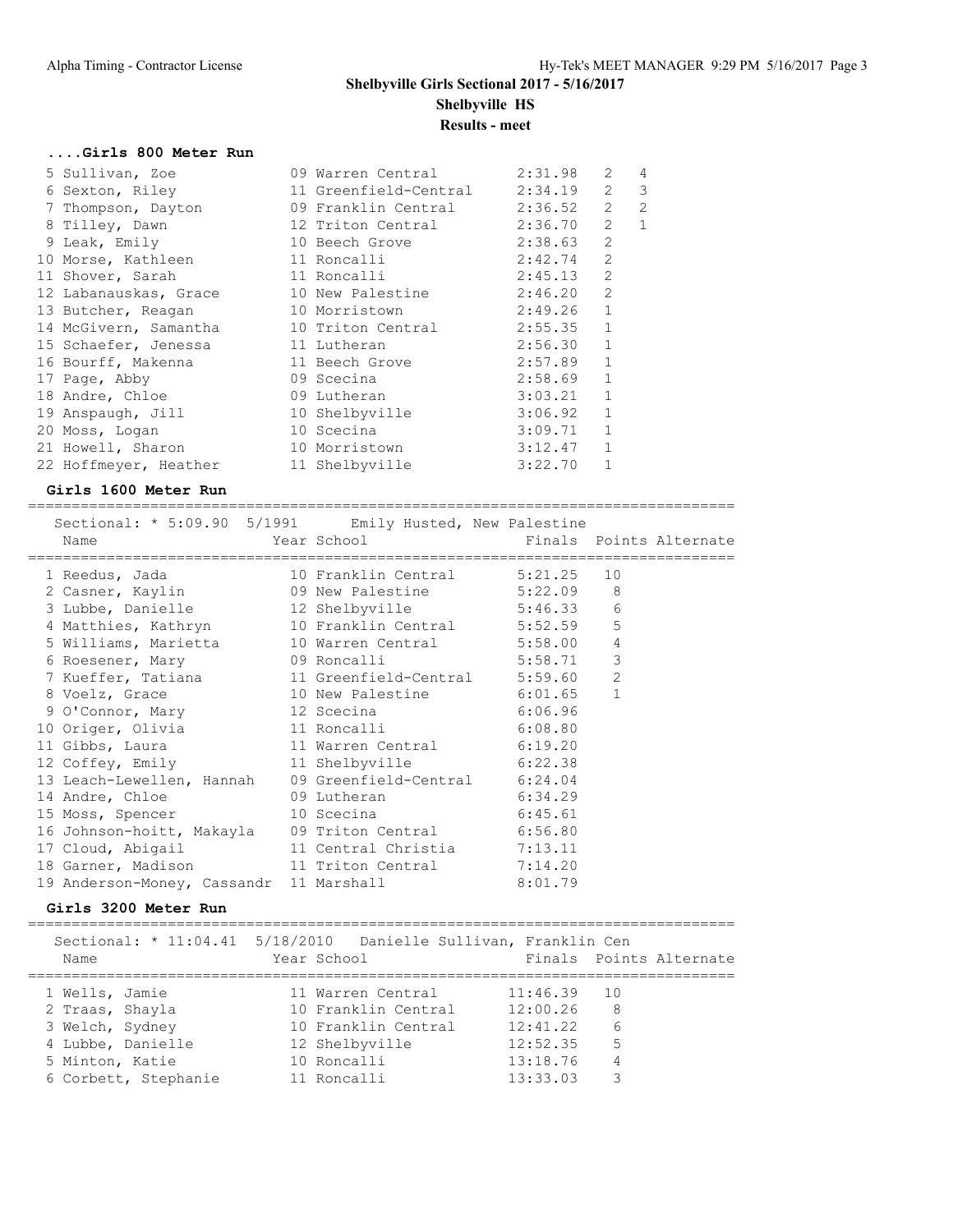=================================================================================

### **....Girls 3200 Meter Run**

| 7 Rickey, Haley       | 09 New Palestine      | 13:33.27 | -2 |
|-----------------------|-----------------------|----------|----|
| 8 O'Connor, Mary      | 12 Scecina            | 13:39.96 | -1 |
| 9 Voelz, Grace        | 10 New Palestine      | 13:43.45 |    |
| 10 Perun, Katie       | 10 Warren Central     | 14:01.41 |    |
| 11 Muckerheide, Sarah | 10 Greenfield-Central | 14:49.85 |    |
| 12 Ditto, Brenna      | 10 Greenfield-Central | 15:54.51 |    |

### **Girls 100 Meter Hurdles**

=============================================================================

| Name                          | Sectional: * 14.49 5/18/2004 Briana Cunningham, WARR                      |            |                |  |
|-------------------------------|---------------------------------------------------------------------------|------------|----------------|--|
| Preliminaries                 |                                                                           |            |                |  |
|                               | 1 Jackson, Kayland 12 Warren Central * 14.320 1                           |            |                |  |
|                               | 2 Talley, K'Ja $\qquad \qquad$ 09 Warren Central $\qquad \qquad$ 14.83Q 3 |            |                |  |
|                               | 3 Batts, Kennedy 11 Warren Central 14.860 2                               |            |                |  |
|                               | 4 Ferrell, Kelsey 12 Franklin Central 16.000 3                            |            |                |  |
|                               |                                                                           |            |                |  |
|                               |                                                                           |            |                |  |
|                               | 7 Kennedy, Jacqueline 12 Scecina                                          | $16.27q$ 2 |                |  |
|                               | 8 Lawrie, Grace 11 Roncalli 16.67q 1                                      |            |                |  |
|                               | 9 Shanahan, Grace 69 New Palestine 17.11 3                                |            |                |  |
|                               | 10 Lux, Anna 10 Shelbyville 17.27 1                                       |            |                |  |
| 11 Warfield, Allison          | Morristown 17.42 3                                                        |            |                |  |
|                               | 12 Longo, Becky 12 Triton Central 17.52                                   |            | $\overline{2}$ |  |
|                               | 13 Dhonau, Kylie 12 New Palestine 17.57                                   |            | 2              |  |
|                               | 14 Stowers, Ciera               12 Franklin Central           18.35   1   |            |                |  |
| 15 Turner, Addy 10 Scecina    |                                                                           | 18.77      | 3              |  |
| 16 Moffitt, Grace 69 Lutheran |                                                                           | 19.68      | 3              |  |
| 17 DuBois, Ava 69 Lutheran    |                                                                           | 20.93 1    |                |  |
|                               | 18 Jaynes, Mercy 11 Shelbyville                                           | 21.27      | $\mathbf{1}$   |  |

### **Girls 100 Meter Hurdles**

| Sectional: * 14.49 5/18/2004 Briana Cunningham, WARR<br>Name | Year School           |             | Finals Points Alternate |
|--------------------------------------------------------------|-----------------------|-------------|-------------------------|
| Finals                                                       |                       |             |                         |
| 1 Jackson, Kayland                                           | 12 Warren Central     | $14.25*$ 10 |                         |
| 2 Batts, Kennedy                                             | 11 Warren Central     | 14.71       | 8                       |
| 3 Talley, K'Ja                                               | 09 Warren Central     | 15.08       | 6                       |
| 4 Ferrell, Kelsey                                            | 12 Franklin Central   | 15.74       | 5                       |
| 5 Kennedy, Jacqueline                                        | 12 Scecina            | 16.03       | 4                       |
| 6 Bryans, Marisa                                             | 12 Roncalli           | 16.08       | 3                       |
| 7 Peterson, Crystal                                          | 09 Greenfield-Central | 16.46       | 2                       |
| 8 Lawrie, Grace                                              | 11 Roncalli           | 16.91       |                         |
| Girls 300 Meter Hurdles                                      |                       |             |                         |

### ==================================================================================== Sectional: \* 44.34 5/18/2004 Briana Cunningham, WARR Name Year School Finals H# Points Alternate ==================================================================================== 1 Talley, K'Ja 09 Warren Central 44.06\* 3 10 2 Batts, Kennedy 11 Warren Central 44.90 3 8 3 Coney, Emma 10 Franklin Central 46.78 3 6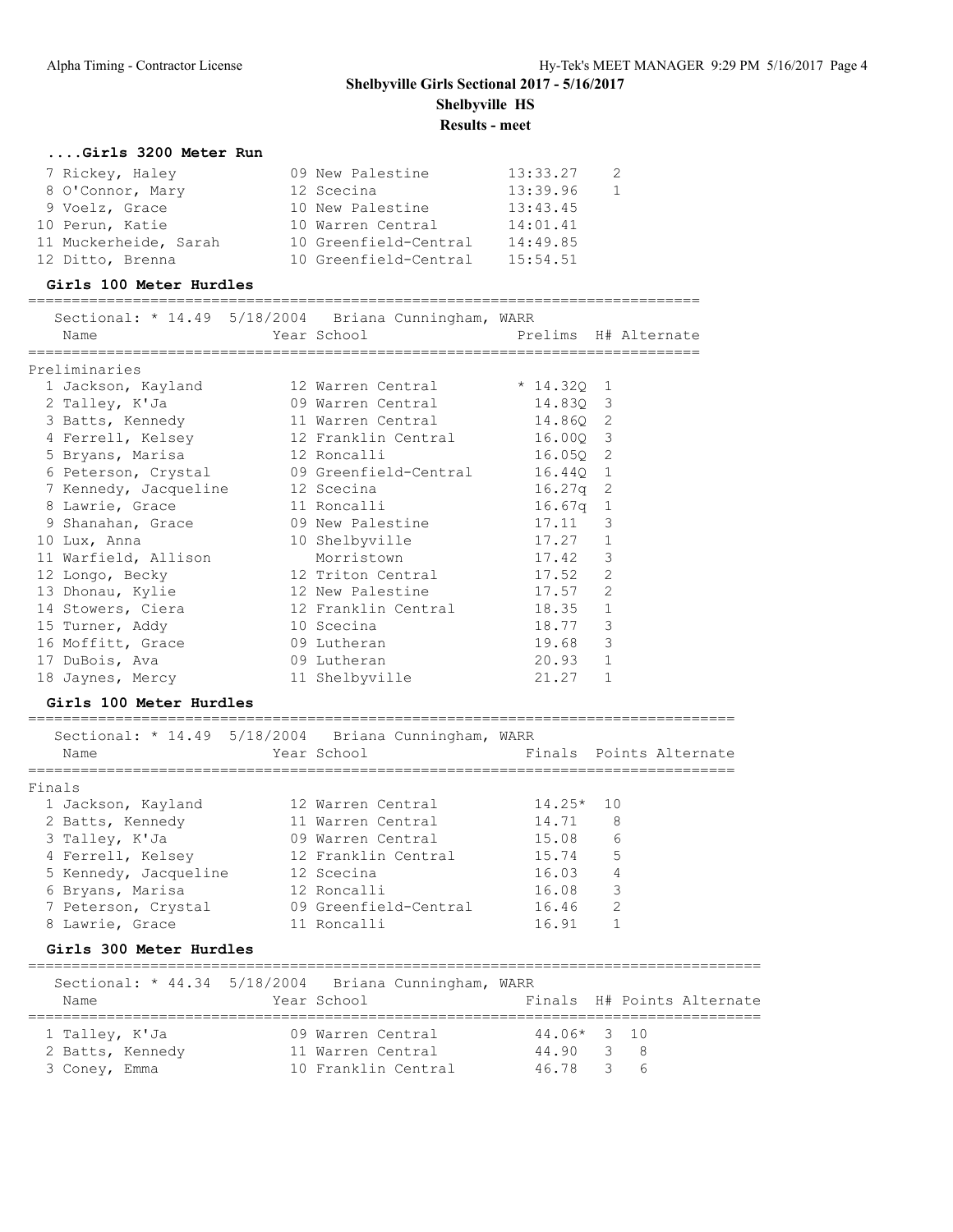# **Shelbyville Girls Sectional 2017 - 5/16/2017 Shelbyville HS**

**Results - meet**

## **....Girls 300 Meter Hurdles**

| $\mathcal{S}$<br>47.89<br>$\overline{4}$<br>5 Mitchell, Chessa<br>12 Franklin Central<br>49.17 3 3<br>6 Kennedy, Jacqueline<br>12 Scecina<br>49.21 3 2<br>7 Warfield, Allison<br>Morristown<br>$3 \quad 1$<br>8 Schultheis, Carlie<br>50.07<br>10 Roncalli<br>2<br>50.85<br>12 New Palestine<br>9 Dhonau, Kylie<br>2<br>51.37<br>10 Bauer, Anna<br>10 Roncalli<br>2<br>09 New Palestine<br>51.56<br>11 Shanahan, Grace<br>53.00 2<br>10 Shelbyville<br>12 Lux, Anna<br>11 Morristown<br>2<br>53.10<br>13 Armentrout, Cara<br>$56.93$ 1<br>14 Turner, Addy<br>10 Scecina<br>58.24 1<br>11 Shelbyville<br>15 Jaynes, Mercy<br>10 Triton Central<br>16 Bass, Alexis<br>59.45 | 4 Peterson, Crystal | 09 Greenfield-Central | 46.87 | 3 | - 5 |
|---------------------------------------------------------------------------------------------------------------------------------------------------------------------------------------------------------------------------------------------------------------------------------------------------------------------------------------------------------------------------------------------------------------------------------------------------------------------------------------------------------------------------------------------------------------------------------------------------------------------------------------------------------------------------|---------------------|-----------------------|-------|---|-----|
|                                                                                                                                                                                                                                                                                                                                                                                                                                                                                                                                                                                                                                                                           |                     |                       |       |   |     |
|                                                                                                                                                                                                                                                                                                                                                                                                                                                                                                                                                                                                                                                                           |                     |                       |       |   |     |
|                                                                                                                                                                                                                                                                                                                                                                                                                                                                                                                                                                                                                                                                           |                     |                       |       |   |     |
|                                                                                                                                                                                                                                                                                                                                                                                                                                                                                                                                                                                                                                                                           |                     |                       |       |   |     |
|                                                                                                                                                                                                                                                                                                                                                                                                                                                                                                                                                                                                                                                                           |                     |                       |       |   |     |
|                                                                                                                                                                                                                                                                                                                                                                                                                                                                                                                                                                                                                                                                           |                     |                       |       |   |     |
|                                                                                                                                                                                                                                                                                                                                                                                                                                                                                                                                                                                                                                                                           |                     |                       |       |   |     |
|                                                                                                                                                                                                                                                                                                                                                                                                                                                                                                                                                                                                                                                                           |                     |                       |       |   |     |
|                                                                                                                                                                                                                                                                                                                                                                                                                                                                                                                                                                                                                                                                           |                     |                       |       |   |     |
|                                                                                                                                                                                                                                                                                                                                                                                                                                                                                                                                                                                                                                                                           |                     |                       |       |   |     |
|                                                                                                                                                                                                                                                                                                                                                                                                                                                                                                                                                                                                                                                                           |                     |                       |       |   |     |
|                                                                                                                                                                                                                                                                                                                                                                                                                                                                                                                                                                                                                                                                           |                     |                       |       |   |     |

## **Girls 4x100 Meter Relay**

| Sectional: * 47.79 5/20/2014    | Warren Central, Warren Centr<br>A Baker, B Byrdsong, A Finley, A Harris |                |                |                     |
|---------------------------------|-------------------------------------------------------------------------|----------------|----------------|---------------------|
| School                          | Finals                                                                  |                |                | H# Points Alternate |
| 1 Warren Central                | 48.82                                                                   | 2              | 10             |                     |
| 1) Covington, Mikeisha 10       | 2) Hoosier, Prommyse 10                                                 |                |                |                     |
| 3) Jackson, Kayland 12          | 4) Talley, K'Ja 09                                                      |                |                |                     |
| 2 Roncalli                      | 49.77                                                                   | 2              | - 8            |                     |
| 1) Asher, Josie 12              | 2) Saylor, Paige 12                                                     |                |                |                     |
| 3) Clarke, Morgan 12            | 4) Sonderman, Emily 09                                                  |                |                |                     |
| 3 Franklin Central              | 50.00                                                                   | 2              | -6             |                     |
| 1) Coker, Isabelle 09           | 2) Coney, Emma 10                                                       |                |                |                     |
| 3) Hines, Keyla 12              | 4) Walker, Emily 12                                                     |                |                |                     |
| 4 New Palestine                 | 51.21                                                                   | 2              | 5              |                     |
| 1) Williams, Maigan 10          | 2) McKilligin, Olivia 11                                                |                |                |                     |
| 3) Greene, Sarah 10             | 4) Shanahan, Grace 09                                                   |                |                |                     |
| 5 Shelbyville                   | 51.63                                                                   | 2              | 4              |                     |
| 1) Diemer, Erin 12              | 2) Martin, Zaleeya 10                                                   |                |                |                     |
| 3) Pike, Lauren 11              | 4) Tackett, Alexis 12                                                   |                |                |                     |
| 6 Indianapolis Scecina Memorial | 54.90                                                                   | $\overline{2}$ | -3             |                     |
| 1) Burnett, Zyah 12             | 2) Garcia, Daisy 09                                                     |                |                |                     |
| 3) Snow, Jodeci 12              | 4) Kennedy, Jacqueline 12                                               |                |                |                     |
| 7 Triton Central                | 56.44                                                                   | $\overline{1}$ | 2              |                     |
| 1) Bass, Alexis 10              | 2) Hahn, Sarah 09                                                       |                |                |                     |
| 3) Mullen, Tess 12              | 4) Way, Caitlin 11                                                      |                |                |                     |
| 8 Indianapolis Lutheran         | 56.76                                                                   | $\mathbf{1}$   | $\overline{1}$ |                     |
| 1) DuBois, Ava 09               | 2) Robson, Autumn 09                                                    |                |                |                     |
| 3) Hedges, Lauren 09            | 4) Moffitt, Grace 09                                                    |                |                |                     |
| 9 Greenfield-Central            | 57.30                                                                   | 1              |                |                     |
| 1) Fortner, Taylor 10           | 2) Fortner, Olivia 11                                                   |                |                |                     |
| 3) Moss, Olivia 09              | 4) Pope, Lindsey 10                                                     |                |                |                     |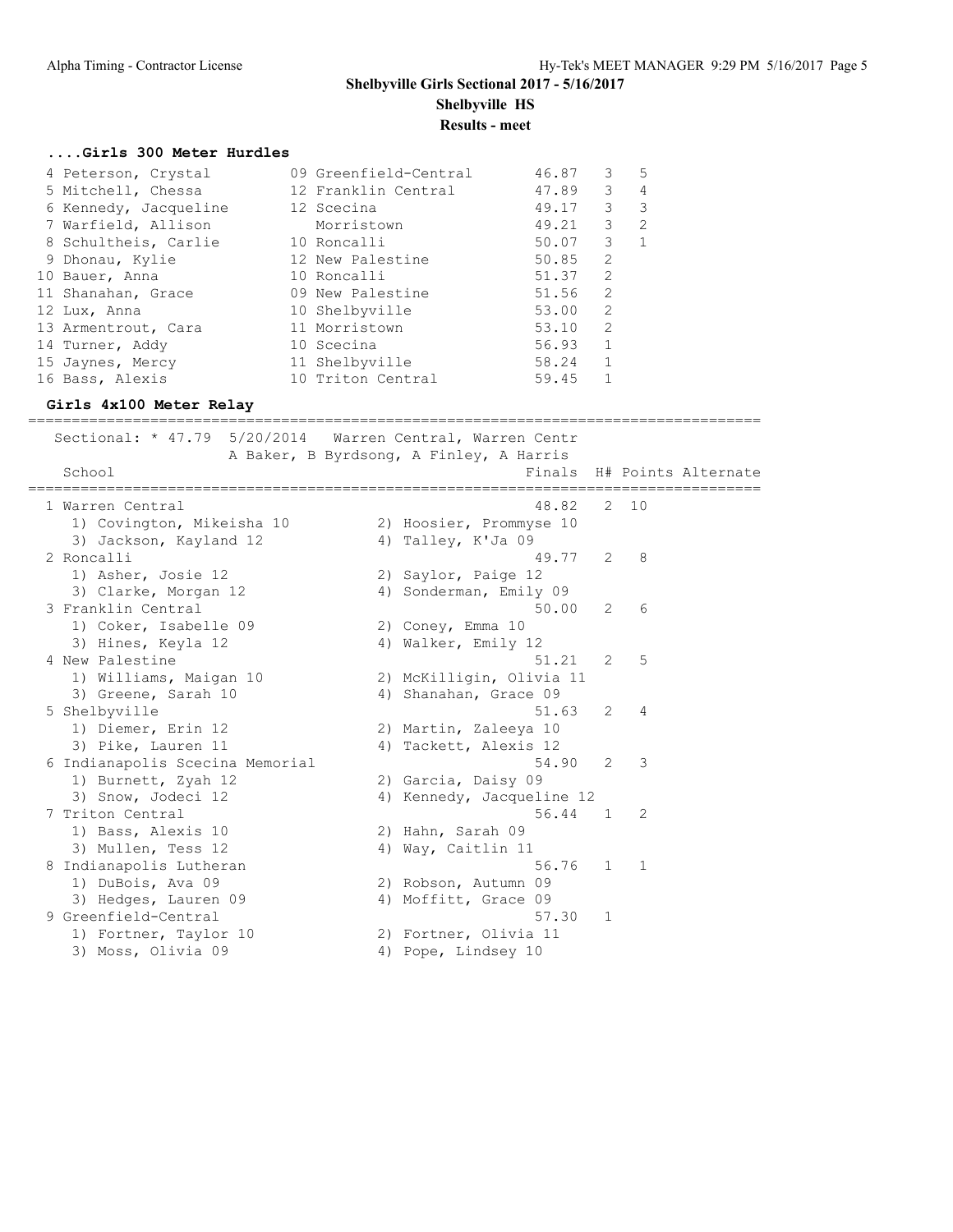**Shelbyville HS**

**Results - meet**

**Girls 4x400 Meter Relay**

================================================================================= Sectional: \* 3:57.69 5/15/2012 New Palestine, New Palestin C Zehner, N Fluegel, L Joray, L Kehrt Sectional: \* 3:57.69 5/15/2012 New Palestine, New Palestin C Zehner, N Fluegel, L Joray, L Kehrt School **Finals** Points Alternate ================================================================================= 1 Warren Central 4:04.53 10 1) Batts, Kennedy 11 2) Berry, Miracle 09 3) Covington, Mikeisha 10  $\hskip1cm 4$ ) Hammons, Mya 10 2 New Palestine 2 2 New Palestine 2 2 New York 1:07.61 8 1) Casner, Kaylin 09 2) Crowder, Victoria 10 3) Greene, Sarah 10 4) Hurst, Edin 09 3 Franklin Central 4:07.78 6 1) Coker, Isabelle 09 2) Comastri, Audrey 09 3) Coney, Emma 10 4) Day, Madison 11 4 Roncalli 4:08.31 5 1) Asher, Josie 12 2) Clarke, Morgan 12 3) Jahnke, Isabella 11 4) Morrall, Savannah 09 5 Greenfield-Central 4:27.74 4 1) Gossett, Darian 11 2) Gottwald, Rebekah 12 3) Hibbard, Ava 09 4) Peterson, Crystal 09 6 Shelbyville 4:39.57 3 1) Coffey, Emily 11 2) Diemer, Erin 12 3) Hamilton, Elliana 10  $\hspace{1cm}$  4) Lux, Hannah 09 7 Indianapolis Lutheran 4:47.33 2 1) Andre, Chloe 09 2) DuBois, Ava 09 3) Hedges, Lauren 09 4) Pasch, Erin 11 8 Morristown 1:50.01 1 1) Armentrout, Cara 11 and 2) Armentrout, Kate 3) Butcher, Reagan 10 4) Howell, Sharon 10

## **Girls 4x800 Meter Relay**

=================================================================================

 Sectional: \* 9:26.76 5/18/2004 Franklin Central, Franklin Central S Chamberlin, K Dewey, L Walsh, K Talhelm School **Finals Points Alternate** ================================================================================= 1 Warren Central 9:45.84 10 1) Johnson, Destiny 12  $\hskip10mm$  2) Tyler, Tiler 12 3) Waites, Keytorria 12 (4) Wells, Jamie 11 2 Franklin Central 10:02.16 8 1) Comastri, Audrey 09 12 2) Hoover, Kaylor 12 3) Reedus, Jada 10 4) Traas, Shayla 10 3 New Palestine 10:13.57 6 1) Casner, Kaylin 09 2) Crowder, Victoria 10 3) Shanahan, Natalie 11 4) Voelz, Grace 10 4 Roncalli 10:25.55 5 1) Asher, Josie 12 2) Henke, Danielle 11 3) Jahnke, Isabella 11 4) Morse, Kathleen 11 5 Greenfield-Central 10:28.12 4 1) Cook, Sydney 11 2) Gossett, Darian 11 3) Gottwald, Rebekah 12 (4) Sexton, Riley 11 6 Shelbyville 12:29.15 3 1) Anspaugh, Jill 10 2) Coffey, Emily 11 3) Hoffmeyer, Heather 11  $\hspace{1cm}$  4) Lux, Hannah 09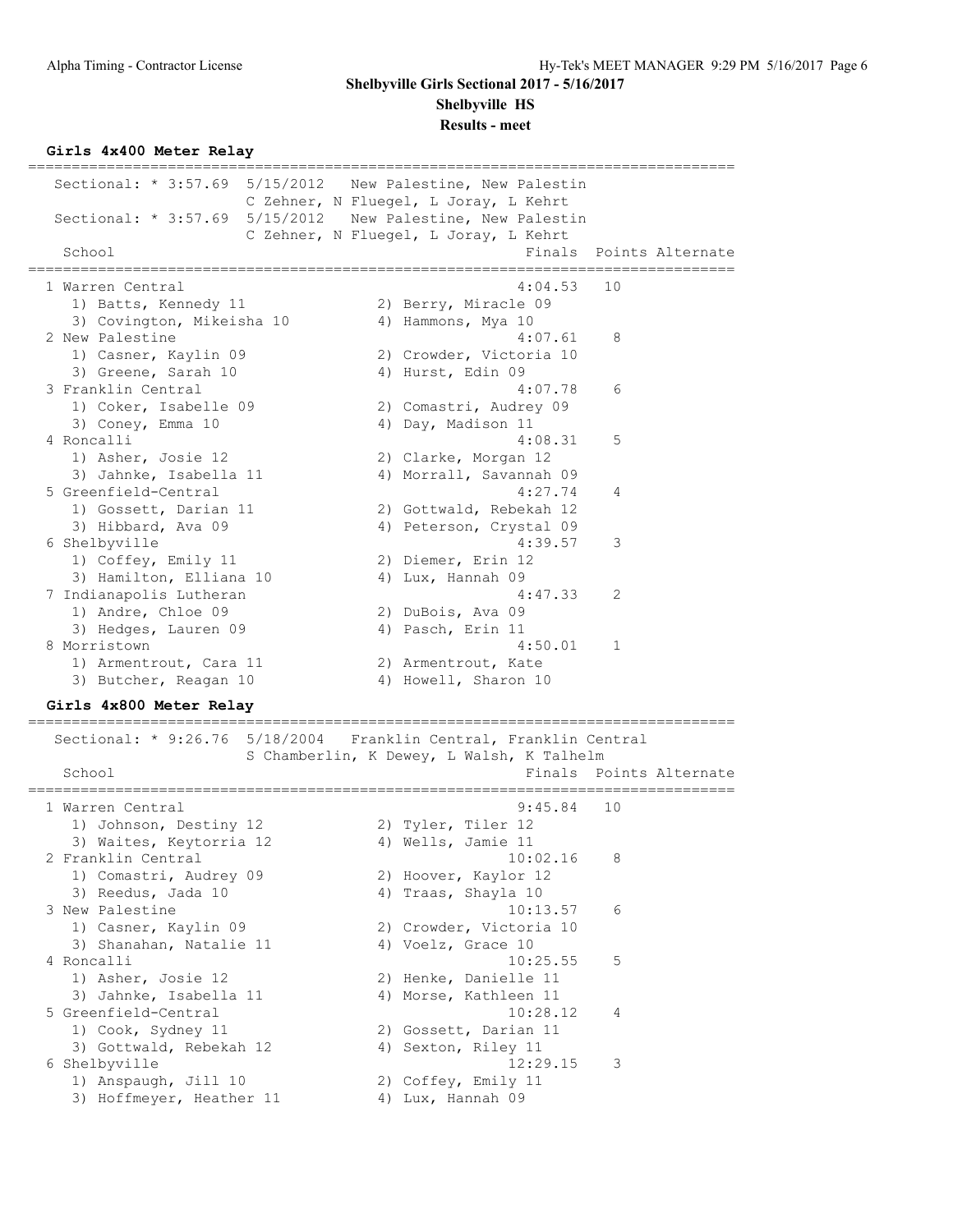# **Shelbyville Girls Sectional 2017 - 5/16/2017 Shelbyville HS**

**Results - meet**

**Girls High Jump**

| Sectional: * 5-10 5/20/2003 Mariesa Greene, WARR<br>Name                                                 | Year School                    |              | Finals Points Alternate |
|----------------------------------------------------------------------------------------------------------|--------------------------------|--------------|-------------------------|
| 1 Bell, Janea<br>$4-06$ $4-08$ $4-10$ $5-00$ $5-01$ $5-02$ $5-03$ $5-04.25$<br>P P P O XO XXO XO XXX     | 12 Franklin Central 5-03.00 10 |              |                         |
| 2 Hicks, Asia (12 Warren Central 5-02.00<br>$4-06$ $4-08$ $4-10$ $5-00$ $5-01$ $5-02$ $5-03$             |                                |              | -8                      |
| 3 Bryans, Marisa 12 Roncalli<br>$4-06$ $4-08$ $4-10$ $5-00$ $5-01$ $5-02$ $5-03$<br>P O XO O XO XO XXX   |                                | $J5-02.00$ 6 |                         |
| 4 Bell, Maray 11 Warren Central 5-01.00<br>$4-06$ $4-08$ $4-10$ $5-00$ $5-01$ $5-02$<br>P O O XO XXO XXX |                                |              | 5                       |
| 5 Polster, Mackenzie 10 Greenfield-Central 5-00.00<br>$4-06$ $4-08$ $4-10$ $5-00$ $5-01$<br>P O O XO XXX |                                |              | 4                       |
| 6 Carpenter, Abby 11 Morristown<br>$4-06$ $4-08$ $4-10$ $5-00$<br>O XO O XXX                             |                                | $4 - 10.00$  | 3                       |
| 7 Whalen, Claire<br>$4-06$ $4-08$ $4-10$ $5-00$<br>P O XO XXX                                            | 12 Roncalli J4-10.00           |              | 2                       |
| 8 Jones, Lydia<br>$4-06$ $4-08$ $4-10$ $5-00$<br>XO O XXO XXX                                            | 10 New Palestine J4-10.00      |              | 1                       |
| -- Gossett, Darian and 11 Greenfield-Central<br>$4 - 06$<br>XXX                                          |                                | ΝH           |                         |
| -- Butcher, Reagan 10 Morristown<br>$4 - 06$<br>XXX                                                      |                                | ΝH           |                         |
| -- Terrell, Makayla 69 Shelbyville<br>$4 - 06$<br>XXX                                                    |                                | ΝH           |                         |
| -- Mullen, Tess 12 Triton Central<br>$4 - 06$<br><b>XXX</b>                                              |                                | ΝH           |                         |
| -- Pasch, Erin 11 Lutheran<br>$4 - 06$<br>XXX                                                            |                                | NH           |                         |
| -- Calvert, Jaylin 10 New Palestine<br>$4 - 06$<br><b>XXX</b>                                            |                                | NH           |                         |

### **Girls Pole Vault**

================================================================================= Sectional: \* 11-00 5/17/2016 Erin Diemer, Shelbyville Name **The Year School** Finals Points Alternate ================================================================================= 1 Diemer, Erin 12 Shelbyville 11-08.00\* 10 7-00 7-06 8-00 8-06 9-00 9-06 10-00 10-04 10-08 11-00 11-04 11-08 12-00 P P P P P O O O XO XO O XXO XXX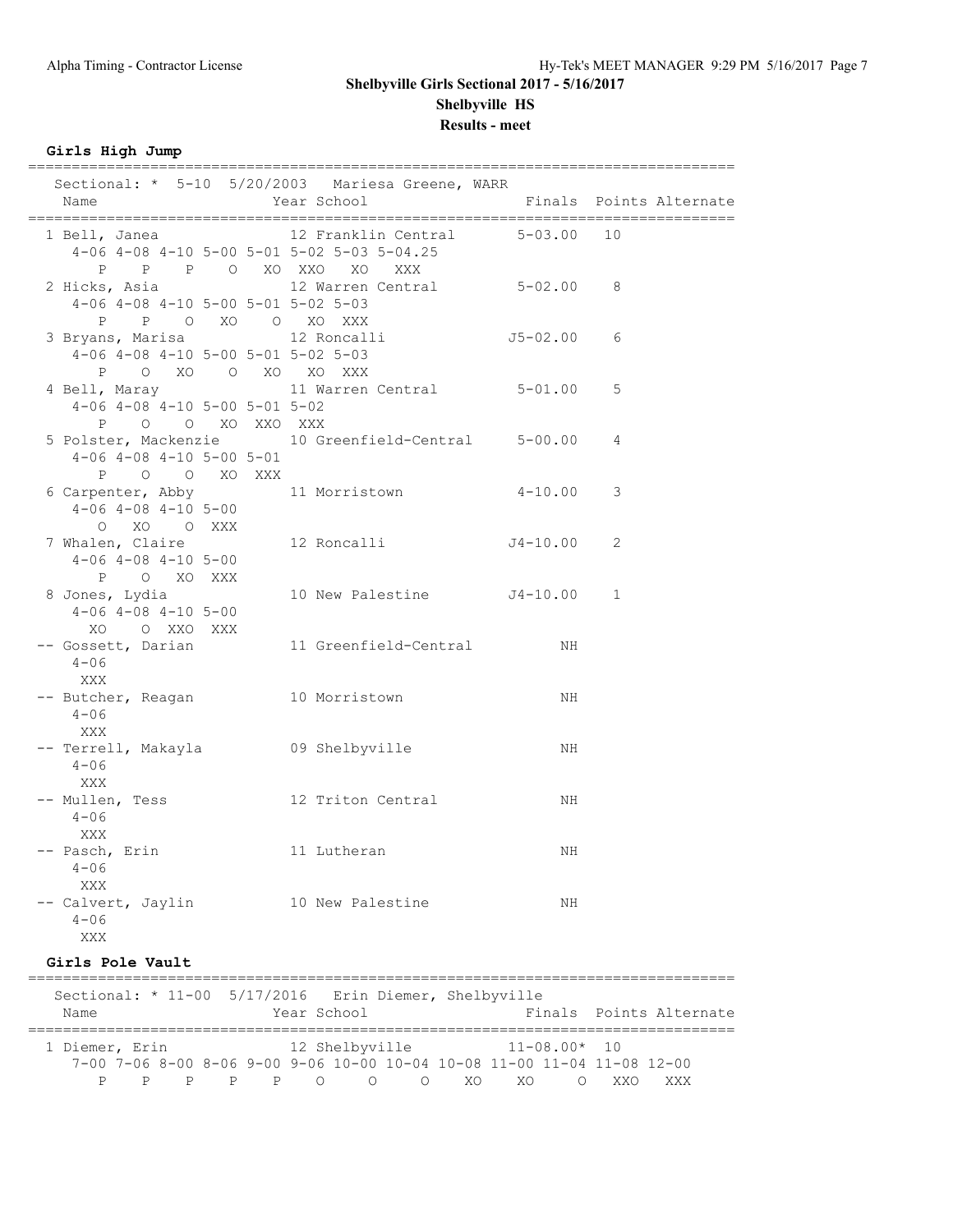**Shelbyville HS**

### **Results - meet**

### **....Girls Pole Vault**

|                                                       |                                                                   | $10 - 04.00$ | 8 |
|-------------------------------------------------------|-------------------------------------------------------------------|--------------|---|
|                                                       | $7-00$ $7-06$ $8-00$ $8-06$ $9-00$ $9-06$ $10-00$ $10-04$ $10-08$ |              |   |
|                                                       | P P P P O O XO XXO XXX                                            |              |   |
|                                                       |                                                                   | 9-06.00      | 6 |
| $7-00$ $7-06$ $8-00$ $8-06$ $9-00$ $9-06$ $10-00$     |                                                                   |              |   |
| P P P O XO XXO XXX                                    |                                                                   |              |   |
|                                                       | 4 Robb, Grace 11 Franklin Central 9-00.00 5                       |              |   |
| $7 - 00$ $7 - 06$ $8 - 00$ $8 - 06$ $9 - 00$ $9 - 06$ |                                                                   |              |   |
| P P XO O O XXX                                        |                                                                   |              |   |
|                                                       | 5 Khoury, Amani               12 Franklin Central       J9-00.00  |              | 4 |
| $7-00$ $7-06$ $8-00$ $8-06$ $9-00$ $9-06$             |                                                                   |              |   |
| P P XO O XO XXX                                       |                                                                   |              |   |
|                                                       | 6 Fortner, Olivia 11 Greenfield-Central 8-00.00                   |              | 3 |
| $7 - 00$ $7 - 06$ $8 - 00$ $8 - 06$                   |                                                                   |              |   |
| O O O XXX                                             |                                                                   |              |   |
| 7 Roll, Janet                                         | 11 Roncalli                                                       | 7-06.00      | 2 |
| $7 - 00$ $7 - 06$ $8 - 00$                            |                                                                   |              |   |
| O O XXX                                               |                                                                   |              |   |
| 8 Holberton, Hailee                                   | 11 New Palestine                                                  | $7 - 00.00$  |   |
| $7 - 00$ 7-06                                         |                                                                   |              |   |
| O XXX                                                 |                                                                   |              |   |

#### **Girls Long Jump**

================================================================================= Sectional: \* 18-03.75 5/15/2012 Dajaie Clay, Warren Centr Sectional: \* 18-03.75 5/20/2014 Caitlyn Redmon, Warren Centr Name Year School Finals Points Alternate ================================================================================= 1 Hoosier, Prommyse 10 Warren Central 18-00.50 10 17-00.75 17-11.25 PASS 18-00.50 FOUL FOUL 2 Saylor, Paige 12 Roncalli 17-10.00 8 17-00 17-01.50 16-10 17-10 FOUL FOUL 3 Sonderman, Emily 16-07.25 6 16-04.25 16-07.25 16-06.75 PASS PASS PASS 4 Ferrell, Khloe 09 Franklin Central 16-02.00 5 15-04 15-03.25 15-09.75 15-07.75 15-01 16-02 5 Tackett, Alexis 12 Shelbyville 15-10.50 4 13-10.75 15-03.75 14-04.25 14-09 15-10.50 14-02.75<br>6 Peterson, Crystal 09 Greenfield-Central 15-08.00 3 6 Peterson, Crystal 09 Greenfield-Central 15-08.00 3 FOUL 14-11.50 14-10.50 15-00 FOUL 15-08 7 Hammons, Mya 10 Warren Central 15-07.00 2 12-06.25 15-00.75 14-08.50 15-07 14-07.50 14-03.50 8 Calvert, Jaylin 10 New Palestine J15-07.00 1 14-02.50 14-03.75 14-08.50 15-07 14-07.50 14-03.50 9 Bell, Janea 12 Franklin Central 15-05.75 15-04.75 15-04.50 FOUL 15-05.75 14-06 14-05.50 10 Longo, Becky 12 Triton Central 14-05.25 14-04.50 14-02.25 14-05.25<br>11 Holberton, Hailee 11 Ne 11 New Palestine 14-03.75 14-03.25 12-01.50 14-03.75 12 Terrell, Makayla 09 Shelbyville 13-08.75 13-08.50 13-06.25 13-08.75 13 Mullen, Tess 12 Triton Central 12-08.00 12-04.75 12-08 FOUL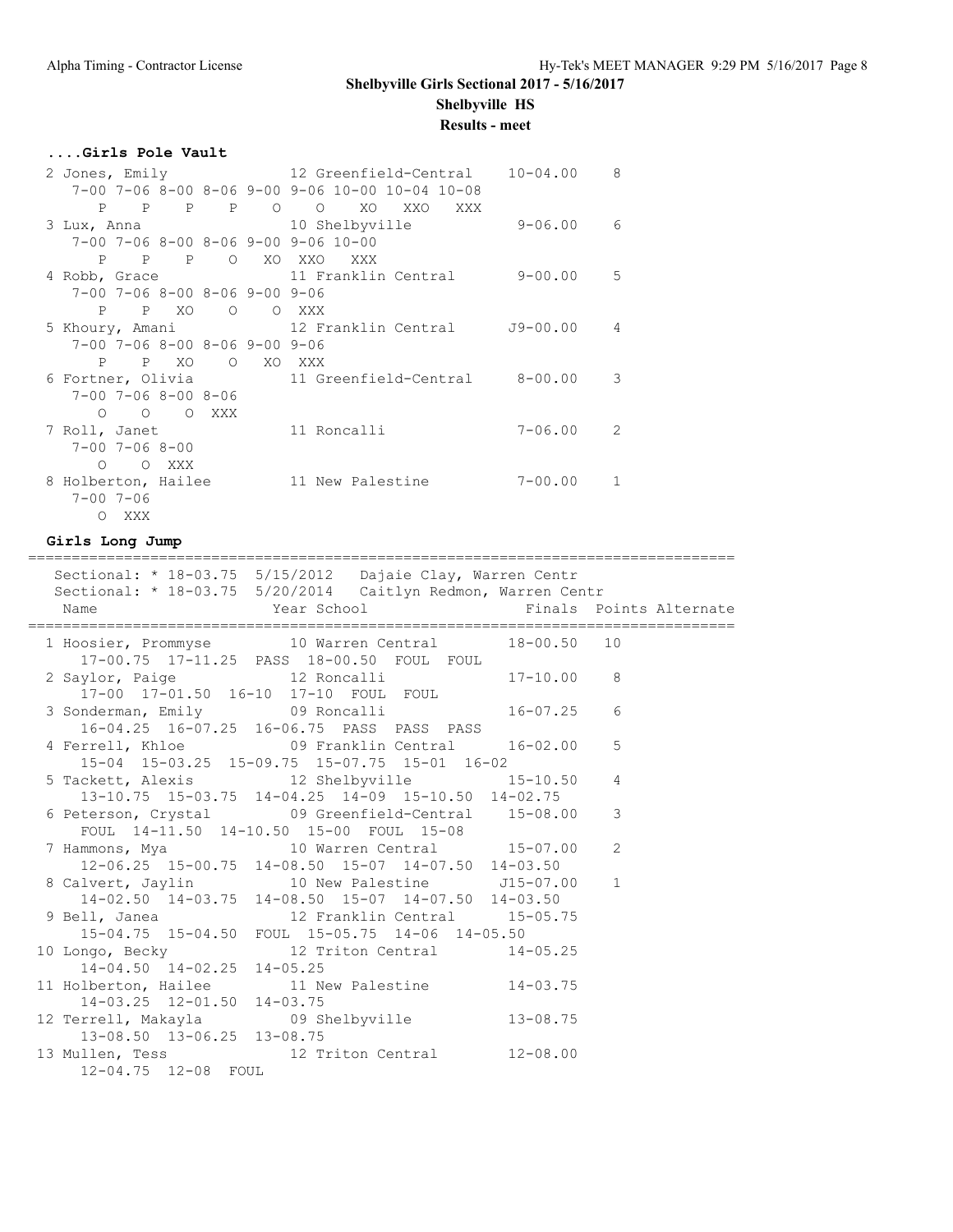**Shelbyville HS**

**Results - meet**

### **....Girls Long Jump**

| 14 Johnson, Cayenna         | 09 Marshall         | $12 - 07.75$ |
|-----------------------------|---------------------|--------------|
| 11-11.75 FOUL 12-07.75      |                     |              |
| 15 Cloud, Abigail           | 11 Central Christia | $10 - 01.00$ |
| $9-03.25$ $9-08.75$ $10-01$ |                     |              |

### **Girls Shot Put**

================================================================================= Sectional: \* 45-01 5/20/2003 Anna Weber, RONC Name The Year School The Finals Points Alternate ================================================================================= 1 Anderson, Deysha 12 Warren Central 40-00.25 10 39-01 40-00.25 39-11 37-05.50 FOUL FOUL 2 Cain, Lillie 12 New Palestine 38-05.50 8 37-07.50 36-08.50 35-08.25 38-05.50 36-07.50 37-07.50 3 Flora, Jennifer 12 Greenfield-Central 37-02.50 6 34-04.75 37-02.50 FOUL FOUL 36-09.50 37-01.50 4 Schmidt, Emma 12 Roncalli 35-10.50 5 29-02.75 FOUL 34-04.50 32-06 35-05.25 35-10.50 5 Curry, Tyra 10 Warren Central 35-09.00 4 34-09.25 32-10.50 32-00 35-09 32-06.75 35-04.50 6 Jonas, Emily 12 New Palestine 35-07.75 3 29-09.25 34-06.50 33-06.25 34-07.25 35-02 35-07.75 7 Manson, Jayla 11 Beech Grove 34-10.00 2 33-03 34-10 33-10.75 34-06 31-04.75 34-07.25 8 Ferrell, Kelsey 12 Franklin Central 32-00.50 1 FOUL 32-00.50 30-08.25 9 Coil, Addilyn 09 Greenfield-Central 31-06.50 31-06.50 31-02.75 31-04.25 29-09.75 30-01.25 30-00.75 10 Cooper, Isabella 11 Triton Central 31-02.50 29-11 31-02.50 30-11 30-03.25 30-11.25 FOUL 11 Mobley, Charlettie 10 Franklin Central 29-06.50 29-06.50 29-04.50 29-03 12 Foltz, Emily 11 Shelbyville 29-04.00 FOUL 29-03.50 29-04 13 Tabit, Claire 09 Lutheran 28-07.75 26-00.25 27-01.25 28-07.75 14 Nucklos, Bethany 11 Triton Central 28-07.25 28-07.25 FOUL 27-00 15 Guerrettaz, Gretchen 09 Roncalli 27-02.50 27-02.50 26-03.75 24-10.75 16 West, Rylie 09 Shelbyville 26-05.75 26-05.75 26-05.75 FOUL 17 Balph, Kyrstin 10 Beech Grove 26-01.00 26-01 18-07 22-01 18 Vanhull, Kaitlyn 09 Lutheran 25-08.00 24-08 23-10.50 25-08 19 Gabbard, Abby Morristown 23-09.50 22-07.50 22-08.75 23-09.50 20 Hafey, Lizzy Morristown J23-09.50 22-01 FOUL 23-09.50 21 Tate, Shayla 11 Central Christia 23-08.50 23-08.50 21-09 20-11.50 22 Ewing, Patience 10 Scecina 22-08.25 22-08.25 22-01.50 FOUL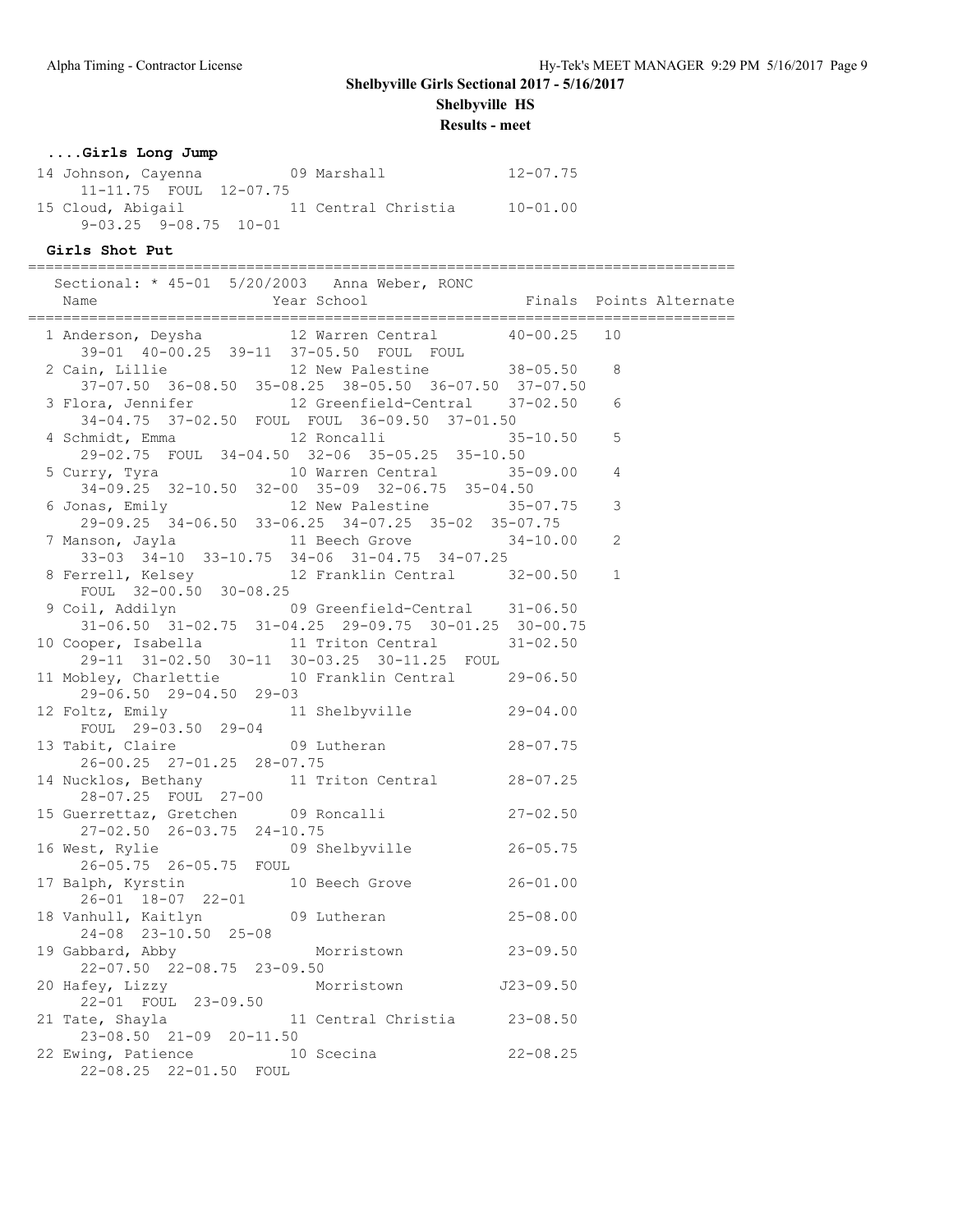**Shelbyville HS**

**Results - meet**

## **....Girls Shot Put**

 23 Cloud, Abigail 11 Central Christia 22-05.75 22-05.75 21-08.25 21-04

# **Girls Discus Throw**

================================================================================= Sectional: \* 140-04 5/13/2008 Monteka Flowers, Warren Centr

| 0                                                                                                              | 170 07 0/10/2000 MONCORA FIONCIS, MALICH CONCL |            |              |
|----------------------------------------------------------------------------------------------------------------|------------------------------------------------|------------|--------------|
|                                                                                                                |                                                |            |              |
| 1 Evans, Cassandra (1988) 19 Franklin Central (119-02 10<br>102-09 FOUL FOUL FOUL 119-02 116-10                |                                                |            |              |
| 2 Flora, Jennifer 12 Greenfield-Central 119-00 8<br>FOUL 119-00 118-05 FOUL 116-01 FOUL                        |                                                |            |              |
| 3 Burkhart, Hannah 10 Greenfield-Central 114-09<br>103-07 114-09 105-06 114-04 112-02 109-11                   |                                                |            | 6            |
| 4 Anderson, Deysha  12 Warren Central  112-02<br>105-07 89-03 105-01 112-02 FOUL 104-05                        |                                                |            | 5            |
| 5 Cain, Lillie 12 New Palestine<br>92-00 98-05 96-10 108-07 111-09 95-09                                       |                                                | $111 - 09$ | 4            |
| 6 Cooper, Isabella 11 Triton Central 104-01<br>102-00 104-01 94-02 FOUL FOUL 98-00                             |                                                |            | 3            |
| 7 Guerrettaz, Hayley 12 Roncalli                                                                               |                                                | $92 - 11$  | 2            |
| 92-11 91-06 89-09 79-01 86-03 89-06<br>8 Decatur, Carris 10 Shelbyville<br>88-08 84-10 85-10 86-07 87-10 91-04 |                                                | $91 - 04$  | $\mathbf{1}$ |
| 9 Nucklos, Bethany 11 Triton Central 91-01<br>91-01 FOUL 76-07 FOUL 74-03 70-00                                |                                                |            |              |
| 10 Guerrettaz, Gretchen 09 Roncalli<br>84-00 74-00 87-08                                                       |                                                | $87 - 08$  |              |
| 11 Ferrell, Kelsey<br>FOUL 86-06 87-04<br>TRIP: 12 Franklin Central<br>TRIP: 12 FOUL 86-06 87-04               |                                                |            |              |
| 12 Curry, Tyra<br>87-01 70-08 FOUL                                                                             | 10 Warren Central 87-01                        |            |              |
| 13 Hinderliter, Madisen 09 Shelbyville 85-07<br>68-07 80-11 85-07                                              |                                                |            |              |
| 14 Jonas, Emily<br>83-06 FOUL FOUL                                                                             | 12 New Palestine                               | $83 - 06$  |              |
| 15 Gabbard, Abby<br>75-05 69-01 67-08                                                                          | Morristown                                     | $75 - 05$  |              |
| 16 Hafey, Lizzy<br>$64-03$ $64-08$ $73-08$                                                                     | Morristown                                     | $73 - 08$  |              |
| 17 Tabit, Claire<br>62-09 FOUL 69-02                                                                           | 09 Lutheran                                    | $69 - 02$  |              |
| 18 Balph, Kyrstin<br>58-04 56-10 61-02                                                                         | 10 Beech Grove 61-02                           |            |              |
| 19 Burnett, Zyah<br>$56 - 00$ $51 - 04$ $58 - 07$                                                              | 12 Scecina 58-07                               |            |              |
| 20 Cloud, Abigail<br>FOUL 56-09 55-01                                                                          | 11 Central Christia 56-09                      |            |              |
| 21 Ewing, Patience<br>$56 - 02$ $47 - 06$<br>$55 - 03$                                                         | 10 Scecina                                     | $56 - 02$  |              |
| 22 Tate, Shayla<br>$44 - 10$ $50 - 11$<br>$46 - 01$                                                            | 11 Central Christia                            | $50 - 11$  |              |
| 23 Holmes, Aniyah<br>$40 - 10$ $40 - 07$<br>FOUL                                                               | 09 Marshall                                    | $40 - 10$  |              |